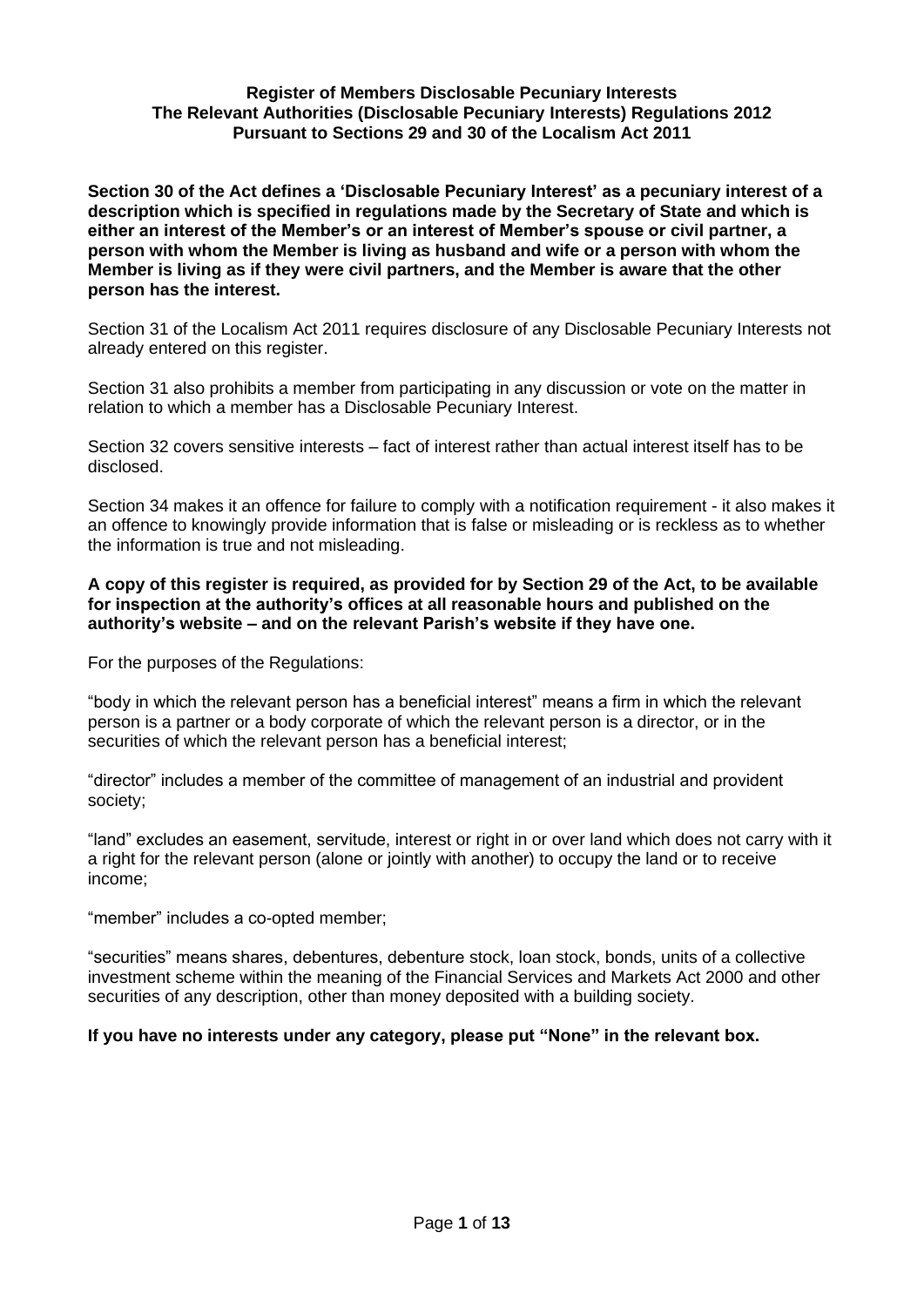**Name:** Cllr David Carter

**Council:** Nash Parish Council

# **Part A Disclosable Pecuniary Interests**

| 1              | Any employment, office, trade,<br>profession, or vocation carried on for<br>profit or gain.                                                                                                                                                                                                                                                                                                                                                                                                                                                 | None.                                                        |
|----------------|---------------------------------------------------------------------------------------------------------------------------------------------------------------------------------------------------------------------------------------------------------------------------------------------------------------------------------------------------------------------------------------------------------------------------------------------------------------------------------------------------------------------------------------------|--------------------------------------------------------------|
| $\overline{2}$ | Any payment or provision of any other<br>financial benefit (other than from the<br>council) made or provided within the<br>previous 12 months in respect of any<br>expenses incurred in carrying out your<br>duties as a member or towards your<br>election expenses.                                                                                                                                                                                                                                                                       | None.                                                        |
| 3              | Any contract (which has not been fully<br>discharged) for the provisions of goods,<br>services or the execution of works made<br>between the Council and you or a firm in<br>which you are a partner, a company of<br>which you are a remunerated director or<br>a company in whose securities you have<br>a beneficial interest.                                                                                                                                                                                                           | None.                                                        |
| 4              | Any land in the Council's area in which<br>you have a beneficial interest.                                                                                                                                                                                                                                                                                                                                                                                                                                                                  | 33 High Street, Nash, MK17 0EP and attached<br>plot of land. |
| 5              | Any land in the Council's area for which<br>you have a licence (alone or jointly with<br>others) to occupy for a month or longer.                                                                                                                                                                                                                                                                                                                                                                                                           | None.                                                        |
| 6              | Any tenancy where to your knowledge<br>the landlord is the Council and the tenant<br>is a body in which you are a partner, a<br>company of which you are a<br>remunerated director or a company in<br>whose securities you have a beneficial<br>interest.                                                                                                                                                                                                                                                                                   | None.                                                        |
| 7              | A body who to your knowledge has a<br>place of business or land in the Council's<br>area, and in whom you have a beneficial<br>interest in a class of securities that<br>exceeds the nominal value of £25,000 or<br>one hundredth of the total issued share<br>capital of that body or if the share capital<br>of that body is of more than one class,<br>the total nominal value of the shares of<br>any one class in which you have a<br>beneficial interest exceeds one<br>hundredth of the total issued share<br>capital of that class. | None.                                                        |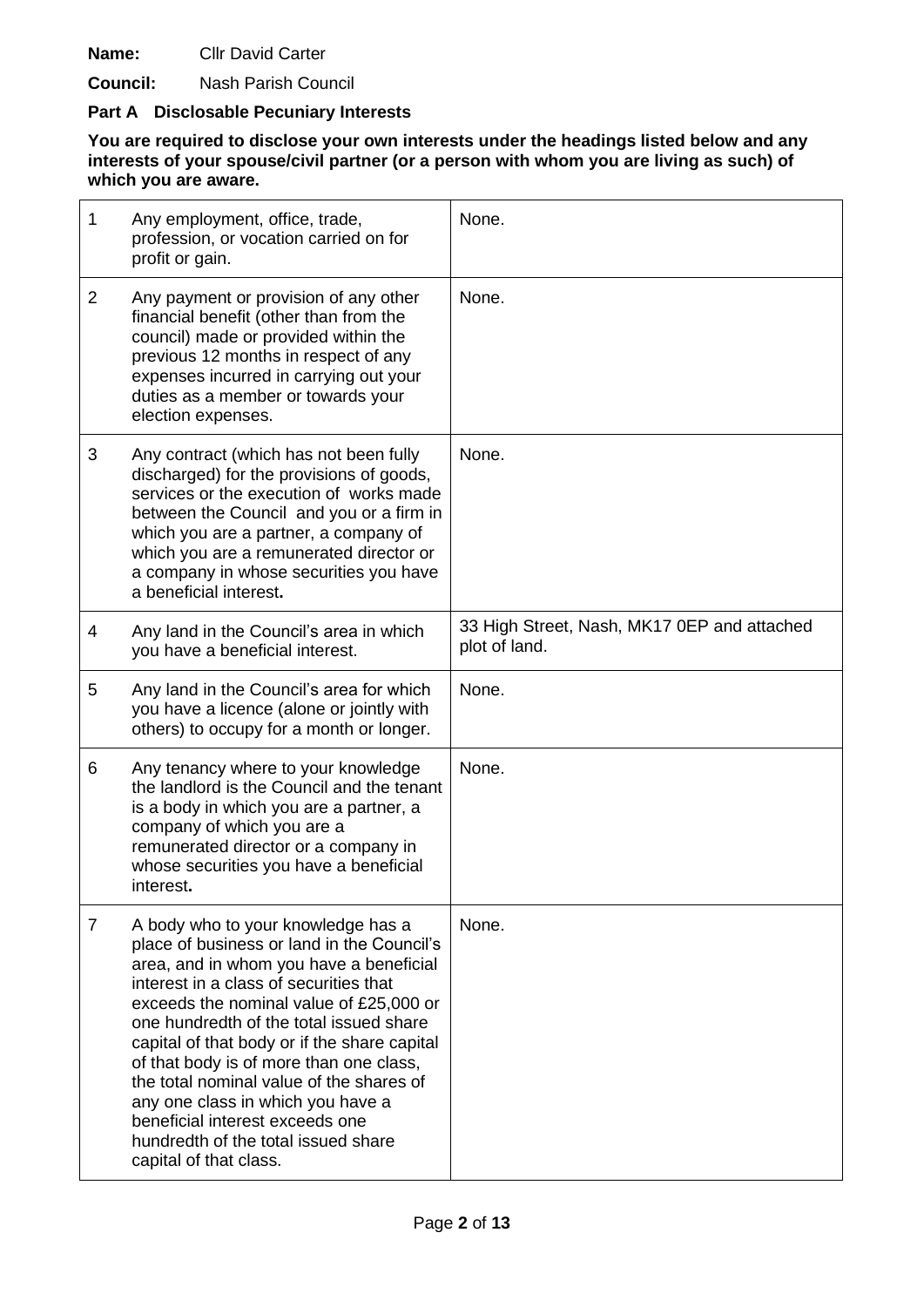### **You are only required to disclose your own personal interests under the headings listed below.**

| 8               | Any body of which you are a member or<br>in a position of general control or<br>management and to which you are<br>appointed or nominated by the Council.                                                                               | None.                                   |
|-----------------|-----------------------------------------------------------------------------------------------------------------------------------------------------------------------------------------------------------------------------------------|-----------------------------------------|
| 9               | Any body exercising functions of a public<br>nature of which you are a member or in<br>a position of general control or<br>management.                                                                                                  | <b>Winslow Library Community Trust.</b> |
| 10              | Any body directed to charitable purposes<br>of which you are a member or in a<br>position of general control or<br>management.                                                                                                          | <b>Winslow Library Community Trust.</b> |
| 11              | Any body one of whose principal<br>purposes includes the influence of public<br>opinion or policy (including any political<br>party or trade union), of which you are a<br>member or in a position of general<br>control or management. | Institute of Engineers and Technicians. |
| 12 <sup>2</sup> | Any gifts or hospitality worth more than<br>an estimates value of £50 which the<br>member has received by virtue of his or<br>her office.                                                                                               | None.                                   |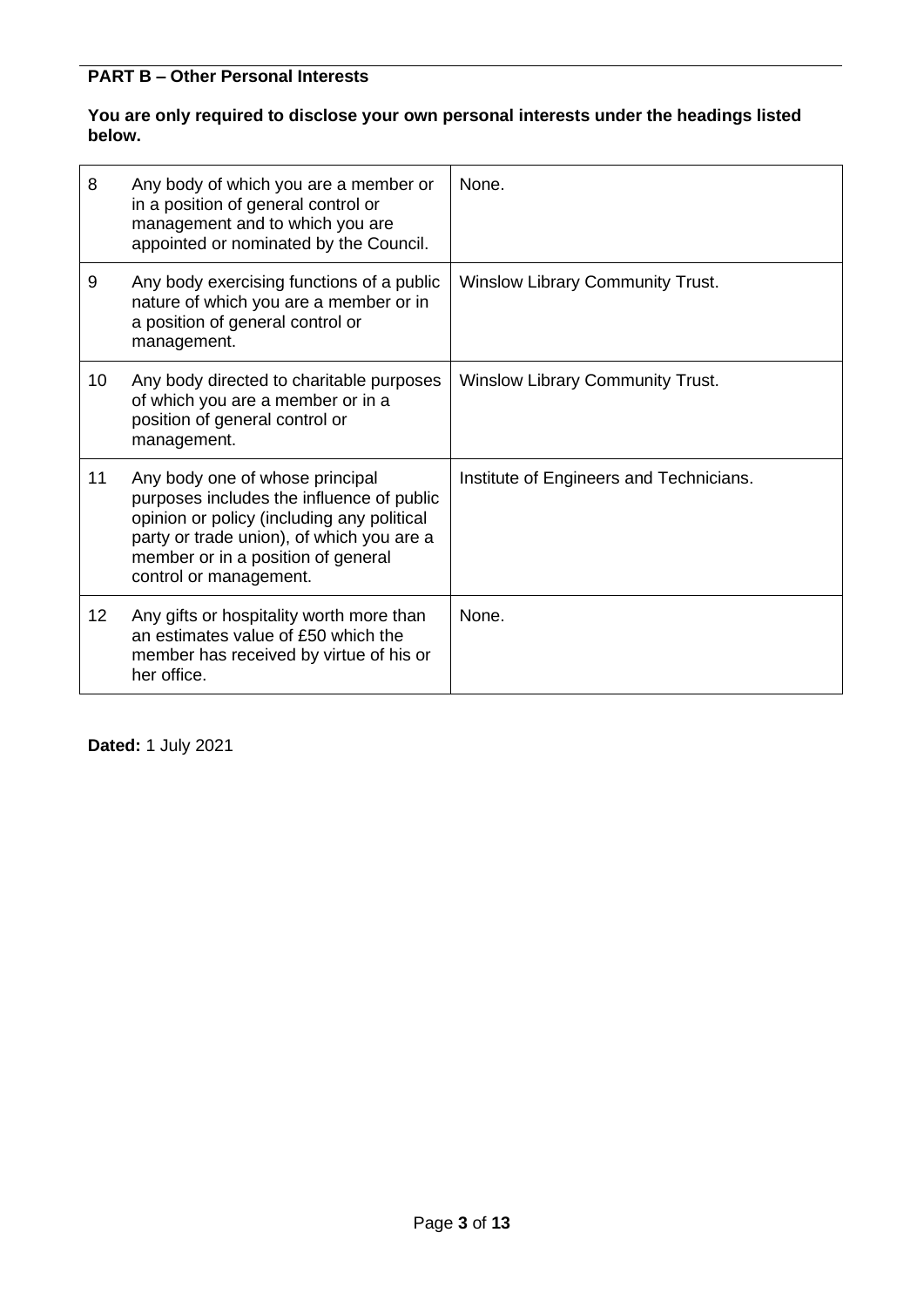#### **Part A Disclosable Pecuniary Interests**

| 13 | Any employment, office, trade,<br>profession, or vocation carried on for<br>profit or gain.                                                                                                                                                                                                                                                                                                                                                                                                                                                 | <b>CIIr Collins</b><br>Director, Total Systems PLC.<br>Catherine Collins (wife)<br><b>Customer Services Representative.</b> |
|----|---------------------------------------------------------------------------------------------------------------------------------------------------------------------------------------------------------------------------------------------------------------------------------------------------------------------------------------------------------------------------------------------------------------------------------------------------------------------------------------------------------------------------------------------|-----------------------------------------------------------------------------------------------------------------------------|
| 14 | Any payment or provision of any other<br>financial benefit (other than from the<br>council) made or provided within the<br>previous 12 months in respect of any<br>expenses incurred in carrying out your<br>duties as a member or towards your<br>election expenses.                                                                                                                                                                                                                                                                       | None.                                                                                                                       |
| 15 | Any contract (which has not been fully<br>discharged) for the provisions of goods,<br>services or the execution of works made<br>between the Council and you or a firm in<br>which you are a partner, a company of<br>which you are a remunerated director or<br>a company in whose securities you have<br>a beneficial interest.                                                                                                                                                                                                           | None.                                                                                                                       |
| 16 | Any land in the Council's area in which<br>you have a beneficial interest.                                                                                                                                                                                                                                                                                                                                                                                                                                                                  | None.                                                                                                                       |
| 17 | Any land in the Council's area for which<br>you have a licence (alone or jointly with<br>others) to occupy for a month or longer.                                                                                                                                                                                                                                                                                                                                                                                                           | The Old English Gentleman,<br>2 Stratford Road, Nash, MK17 0ES                                                              |
| 18 | Any tenancy where to your knowledge<br>the landlord is the Council and the tenant<br>is a body in which you are a partner, a<br>company of which you are a<br>remunerated director or a company in<br>whose securities you have a beneficial<br>interest.                                                                                                                                                                                                                                                                                   | None.                                                                                                                       |
| 19 | A body who to your knowledge has a<br>place of business or land in the Council's<br>area, and in whom you have a beneficial<br>interest in a class of securities that<br>exceeds the nominal value of £25,000 or<br>one hundredth of the total issued share<br>capital of that body or if the share capital<br>of that body is of more than one class,<br>the total nominal value of the shares of<br>any one class in which you have a<br>beneficial interest exceeds one<br>hundredth of the total issued share<br>capital of that class. | None.                                                                                                                       |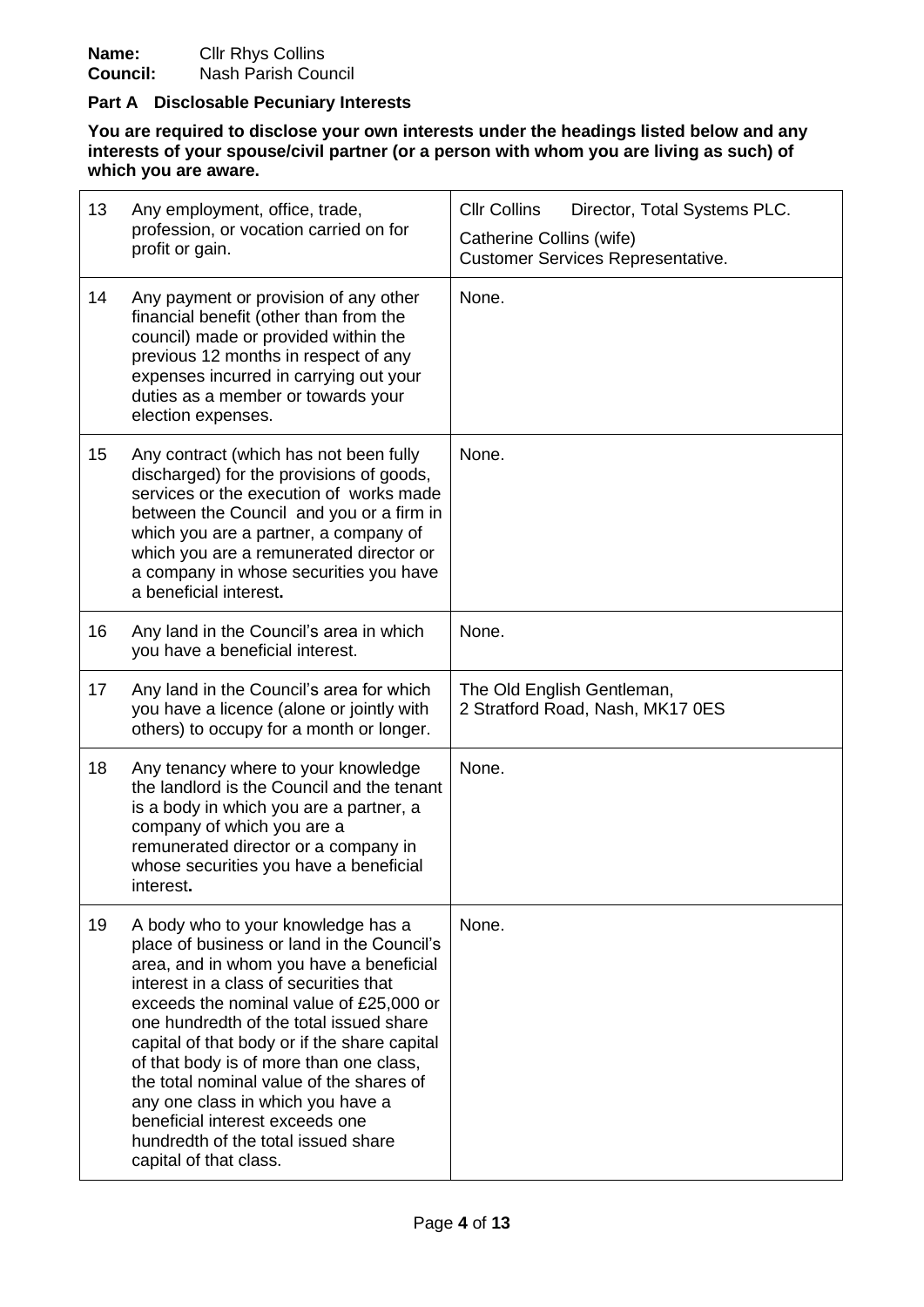### **You are only required to disclose your own personal interests under the headings listed below.**

| 20 | Any body of which you are a member or<br>in a position of general control or<br>management and to which you are<br>appointed or nominated by the Council.                                                                               | None. |
|----|-----------------------------------------------------------------------------------------------------------------------------------------------------------------------------------------------------------------------------------------|-------|
| 21 | Any body exercising functions of a public<br>nature of which you are a member or in<br>a position of general control or<br>management.                                                                                                  | None. |
| 22 | Any body directed to charitable purposes<br>of which you are a member or in a<br>position of general control or<br>management.                                                                                                          | None. |
| 23 | Any body one of whose principal<br>purposes includes the influence of public<br>opinion or policy (including any political<br>party or trade union), of which you are a<br>member or in a position of general<br>control or management. | None. |
| 24 | Any gifts or hospitality worth more than<br>an estimates value of £50 which the<br>member has received by virtue of his or<br>her office.                                                                                               | None. |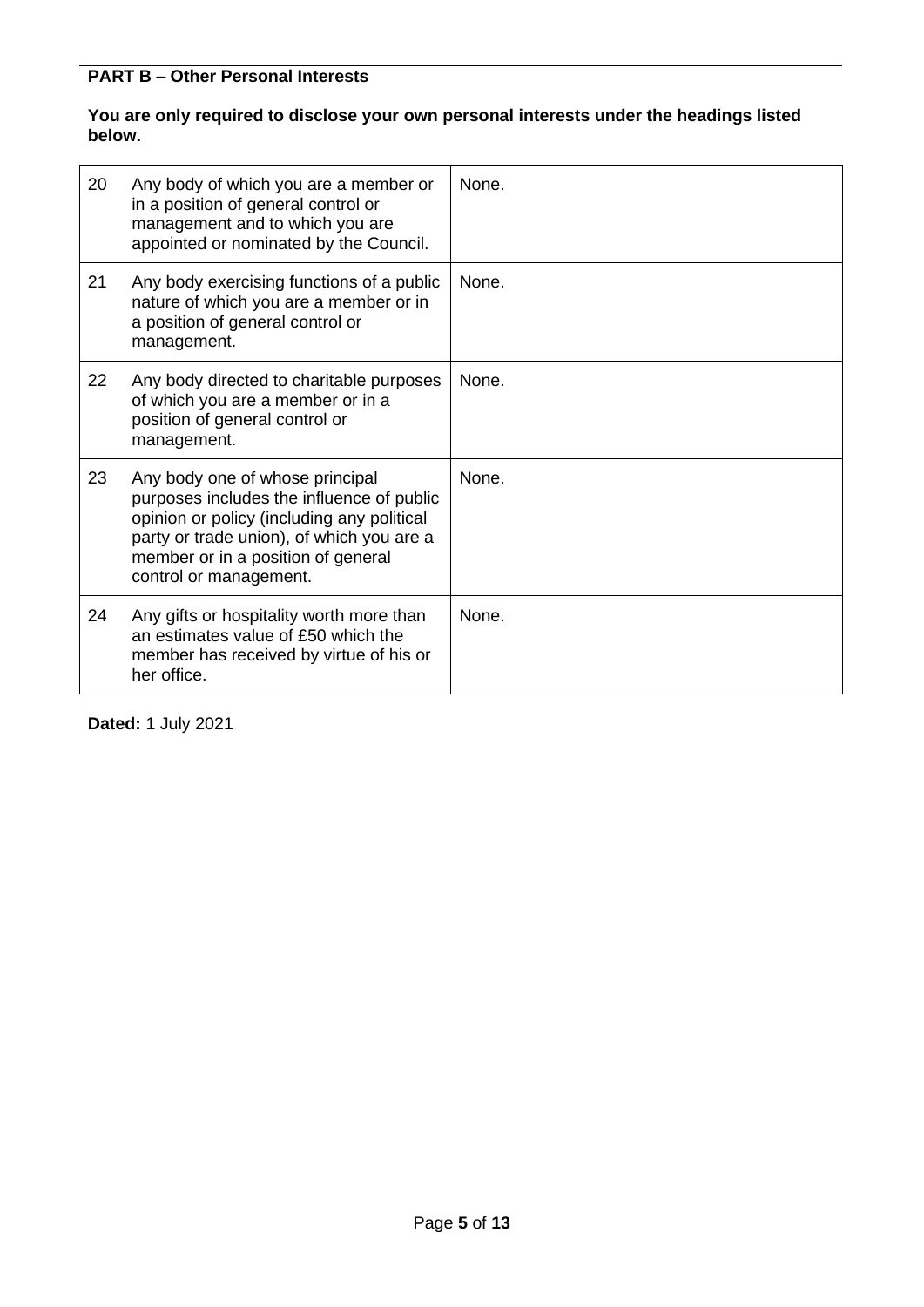**Name:** Cllr Kathy Hickey

**Council:** Nash Parish Council

# **Part A Disclosable Pecuniary Interests**

| 25 | Any employment, office, trade,<br>profession, or vocation carried on for<br>profit or gain.                                                                                                                                                                                                                                                                                                                                                                                                                                                 | <b>Consultant in Education</b><br><b>CIIr Hickey</b><br>Desmond Hickey (husband)<br><b>IT Consultant</b> |
|----|---------------------------------------------------------------------------------------------------------------------------------------------------------------------------------------------------------------------------------------------------------------------------------------------------------------------------------------------------------------------------------------------------------------------------------------------------------------------------------------------------------------------------------------------|----------------------------------------------------------------------------------------------------------|
| 26 | Any payment or provision of any other<br>financial benefit (other than from the<br>council) made or provided within the<br>previous 12 months in respect of any<br>expenses incurred in carrying out your<br>duties as a member or towards your<br>election expenses.                                                                                                                                                                                                                                                                       | None.                                                                                                    |
| 27 | Any contract (which has not been fully<br>discharged) for the provisions of goods,<br>services or the execution of works made<br>between the Council and you or a firm in<br>which you are a partner, a company of<br>which you are a remunerated director or<br>a company in whose securities you have<br>a beneficial interest.                                                                                                                                                                                                           | None.                                                                                                    |
| 28 | Any land in the Council's area in which<br>you have a beneficial interest.                                                                                                                                                                                                                                                                                                                                                                                                                                                                  | The Pond Barn<br>Wood End<br>Nash, MK17 0EL                                                              |
| 29 | Any land in the Council's area for which<br>you have a licence (alone or jointly with<br>others) to occupy for a month or longer.                                                                                                                                                                                                                                                                                                                                                                                                           | None.                                                                                                    |
| 30 | Any tenancy where to your knowledge<br>the landlord is the Council and the tenant<br>is a body in which you are a partner, a<br>company of which you are a<br>remunerated director or a company in<br>whose securities you have a beneficial<br>interest.                                                                                                                                                                                                                                                                                   | None.                                                                                                    |
| 31 | A body who to your knowledge has a<br>place of business or land in the Council's<br>area, and in whom you have a beneficial<br>interest in a class of securities that<br>exceeds the nominal value of £25,000 or<br>one hundredth of the total issued share<br>capital of that body or if the share capital<br>of that body is of more than one class,<br>the total nominal value of the shares of<br>any one class in which you have a<br>beneficial interest exceeds one<br>hundredth of the total issued share<br>capital of that class. | None.                                                                                                    |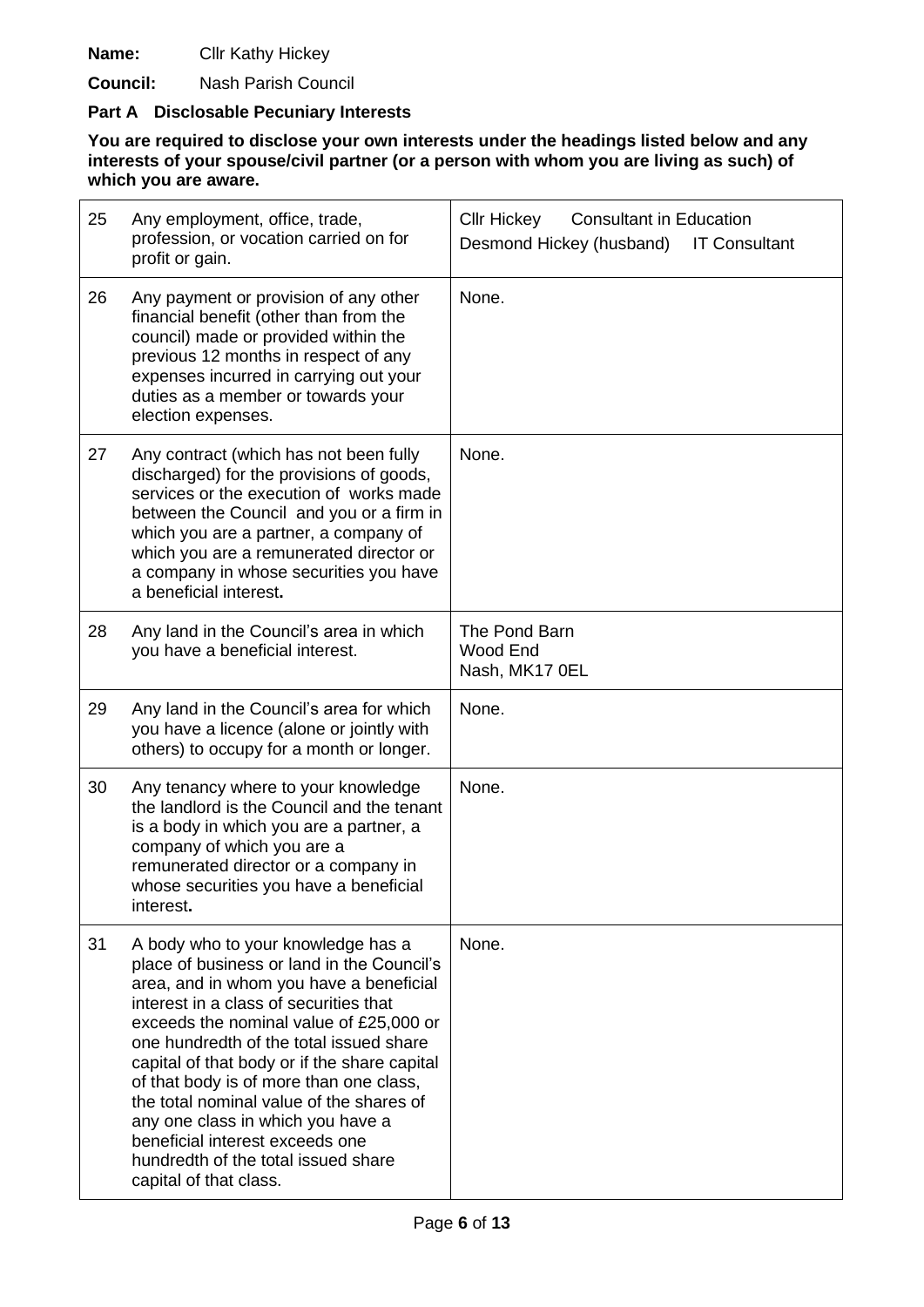### **You are only required to disclose your own personal interests under the headings listed below.**

| 32 | Any body of which you are a member or<br>in a position of general control or<br>management and to which you are<br>appointed or nominated by the Council.                                                                               | None. |
|----|-----------------------------------------------------------------------------------------------------------------------------------------------------------------------------------------------------------------------------------------|-------|
| 33 | Any body exercising functions of a public<br>nature of which you are a member or in<br>a position of general control or<br>management.                                                                                                  | None. |
| 34 | Any body directed to charitable purposes<br>of which you are a member or in a<br>position of general control or<br>management.                                                                                                          | None. |
| 35 | Any body one of whose principal<br>purposes includes the influence of public<br>opinion or policy (including any political<br>party or trade union), of which you are a<br>member or in a position of general<br>control or management. | None. |
| 36 | Any gifts or hospitality worth more than<br>an estimates value of £50 which the<br>member has received by virtue of his or<br>her office.                                                                                               | None. |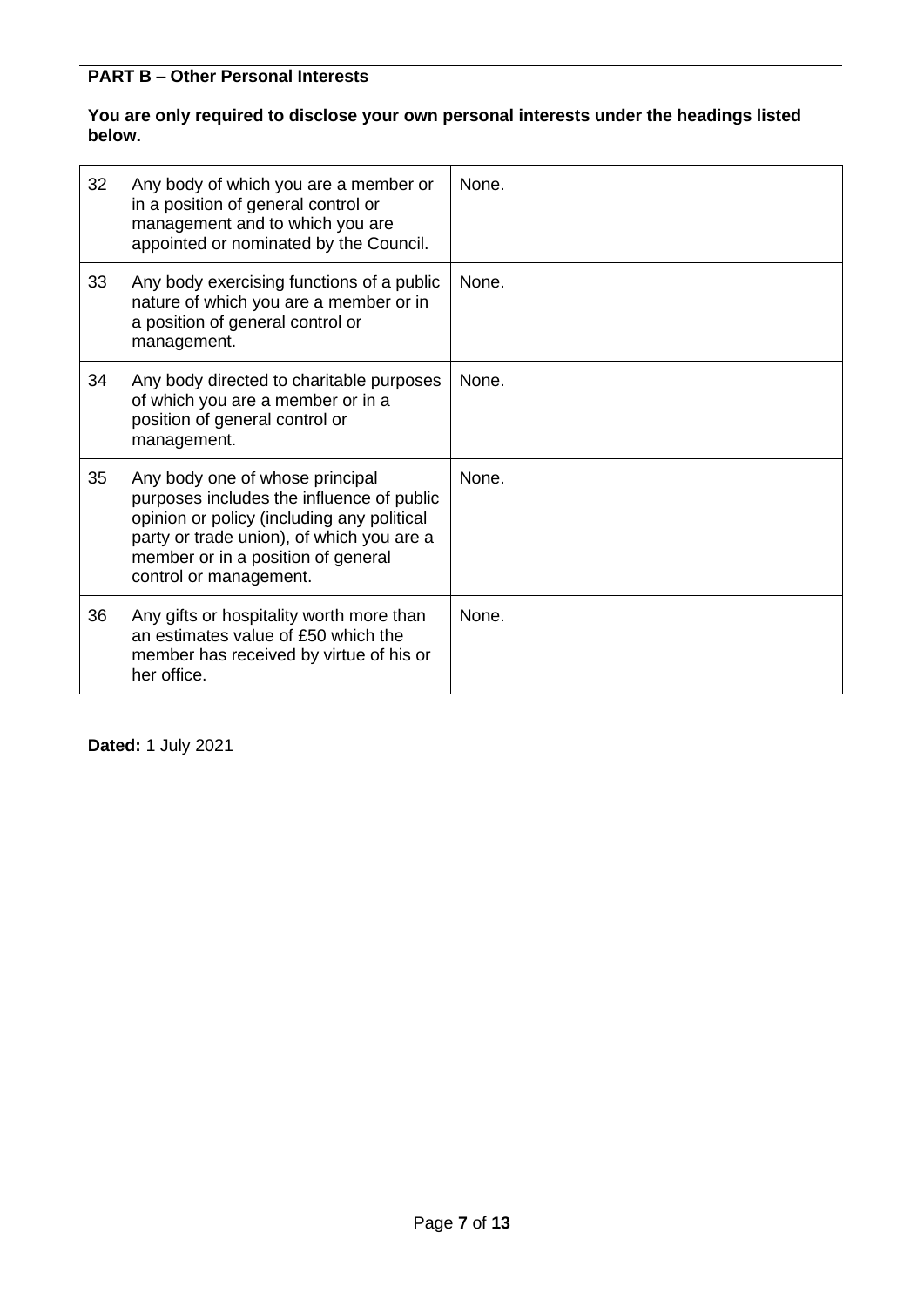**Name:** Cllr Michael Williams

**Council:** Nash Parish Council

#### **Part A Disclosable Pecuniary Interests**

| 37 | Any employment, office, trade,<br>profession, or vocation carried on for<br>profit or gain.                                                                                                                                                                                                                                                                                                                                                                                                                                                 | Chairman and Director of The Safesmart Group<br>of Companies, including Safesmart Limited, and<br><b>SSF Limited.</b> |
|----|---------------------------------------------------------------------------------------------------------------------------------------------------------------------------------------------------------------------------------------------------------------------------------------------------------------------------------------------------------------------------------------------------------------------------------------------------------------------------------------------------------------------------------------------|-----------------------------------------------------------------------------------------------------------------------|
| 38 | Any payment or provision of any other<br>financial benefit (other than from the<br>council) made or provided within the<br>previous 12 months in respect of any<br>expenses incurred in carrying out your<br>duties as a member or towards your<br>election expenses.                                                                                                                                                                                                                                                                       | None.                                                                                                                 |
| 39 | Any contract (which has not been fully<br>discharged) for the provisions of goods,<br>services or the execution of works made<br>between the Council and you or a firm in<br>which you are a partner, a company of<br>which you are a remunerated director or<br>a company in whose securities you have<br>a beneficial interest.                                                                                                                                                                                                           | None.                                                                                                                 |
| 40 | Any land in the Council's area in which<br>you have a beneficial interest.                                                                                                                                                                                                                                                                                                                                                                                                                                                                  | Phoenix Lodge, 36 Holywell Cottages,<br>Thornton Road, Nash, MK17 0EY                                                 |
| 41 | Any land in the Council's area for which<br>you have a licence (alone or jointly with<br>others) to occupy for a month or longer.                                                                                                                                                                                                                                                                                                                                                                                                           | None.                                                                                                                 |
| 42 | Any tenancy where to your knowledge<br>the landlord is the Council and the tenant<br>is a body in which you are a partner, a<br>company of which you are a<br>remunerated director or a company in<br>whose securities you have a beneficial<br>interest.                                                                                                                                                                                                                                                                                   | None.                                                                                                                 |
| 43 | A body who to your knowledge has a<br>place of business or land in the Council's<br>area, and in whom you have a beneficial<br>interest in a class of securities that<br>exceeds the nominal value of £25,000 or<br>one hundredth of the total issued share<br>capital of that body or if the share capital<br>of that body is of more than one class,<br>the total nominal value of the shares of<br>any one class in which you have a<br>beneficial interest exceeds one<br>hundredth of the total issued share<br>capital of that class. | None.                                                                                                                 |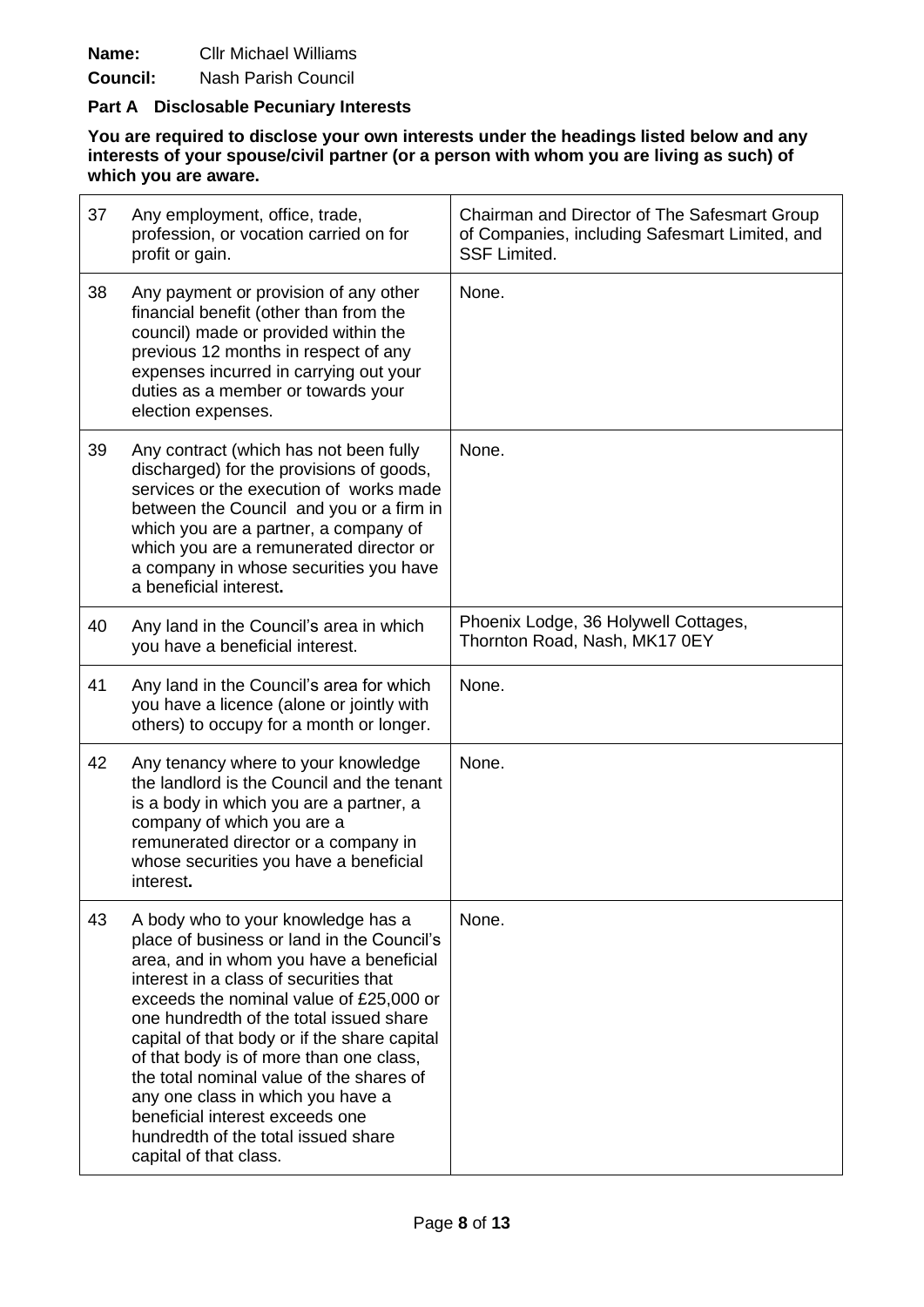### **You are only required to disclose your own personal interests under the headings listed below.**

| 44 | Any body of which you are a member or<br>in a position of general control or<br>management and to which you are<br>appointed or nominated by the Council.                                                                               | None. |
|----|-----------------------------------------------------------------------------------------------------------------------------------------------------------------------------------------------------------------------------------------|-------|
| 45 | Any body exercising functions of a public<br>nature of which you are a member or in<br>a position of general control or<br>management.                                                                                                  | None  |
| 46 | Any body directed to charitable purposes<br>of which you are a member or in a<br>position of general control or<br>management.                                                                                                          | None  |
| 47 | Any body one of whose principal<br>purposes includes the influence of public<br>opinion or policy (including any political<br>party or trade union), of which you are a<br>member or in a position of general<br>control or management. | None. |
| 48 | Any gifts or hospitality worth more than<br>an estimates value of £50 which the<br>member has received by virtue of his or<br>her office.                                                                                               | None. |

**Dated:** 30 October 2021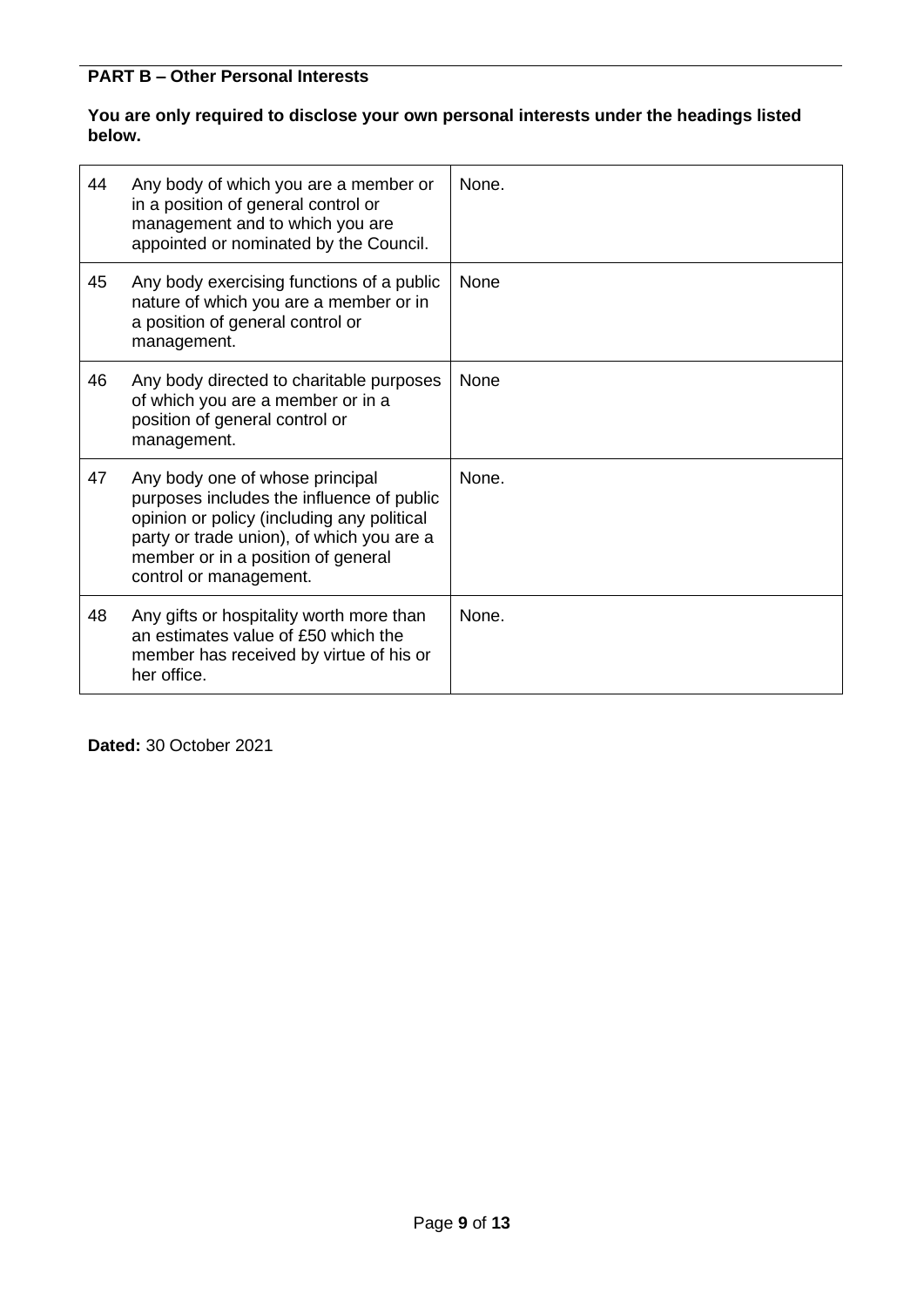**Name:** Cllr Barry Wyke

**Council:** Nash Parish Council

# **Part A Disclosable Pecuniary Interests**

| 49 | Any employment, office, trade,<br>profession, or vocation carried on for<br>profit or gain.                                                                                                                                                                                                                                                                                                                                                                                                                                                 | Cllr Wyke<br>None.<br>Deborah Wyke (wife) Resourcing Manager. |
|----|---------------------------------------------------------------------------------------------------------------------------------------------------------------------------------------------------------------------------------------------------------------------------------------------------------------------------------------------------------------------------------------------------------------------------------------------------------------------------------------------------------------------------------------------|---------------------------------------------------------------|
| 50 | Any payment or provision of any other<br>financial benefit (other than from the<br>council) made or provided within the<br>previous 12 months in respect of any<br>expenses incurred in carrying out your<br>duties as a member or towards your<br>election expenses.                                                                                                                                                                                                                                                                       | None.                                                         |
| 51 | Any contract (which has not been fully<br>discharged) for the provisions of goods,<br>services or the execution of works made<br>between the Council and you or a firm in<br>which you are a partner, a company of<br>which you are a remunerated director or<br>a company in whose securities you have<br>a beneficial interest.                                                                                                                                                                                                           | None.                                                         |
| 52 | Any land in the Council's area in which<br>you have a beneficial interest.                                                                                                                                                                                                                                                                                                                                                                                                                                                                  | Weir Cottage, Winslow Rd,<br>Nash, MK17 0FD                   |
| 53 | Any land in the Council's area for which<br>you have a licence (alone or jointly with<br>others) to occupy for a month or longer.                                                                                                                                                                                                                                                                                                                                                                                                           | None.                                                         |
| 54 | Any tenancy where to your knowledge<br>the landlord is the Council and the tenant<br>is a body in which you are a partner, a<br>company of which you are a<br>remunerated director or a company in<br>whose securities you have a beneficial<br>interest.                                                                                                                                                                                                                                                                                   | None.                                                         |
| 55 | A body who to your knowledge has a<br>place of business or land in the Council's<br>area, and in whom you have a beneficial<br>interest in a class of securities that<br>exceeds the nominal value of £25,000 or<br>one hundredth of the total issued share<br>capital of that body or if the share capital<br>of that body is of more than one class,<br>the total nominal value of the shares of<br>any one class in which you have a<br>beneficial interest exceeds one<br>hundredth of the total issued share<br>capital of that class. | None.                                                         |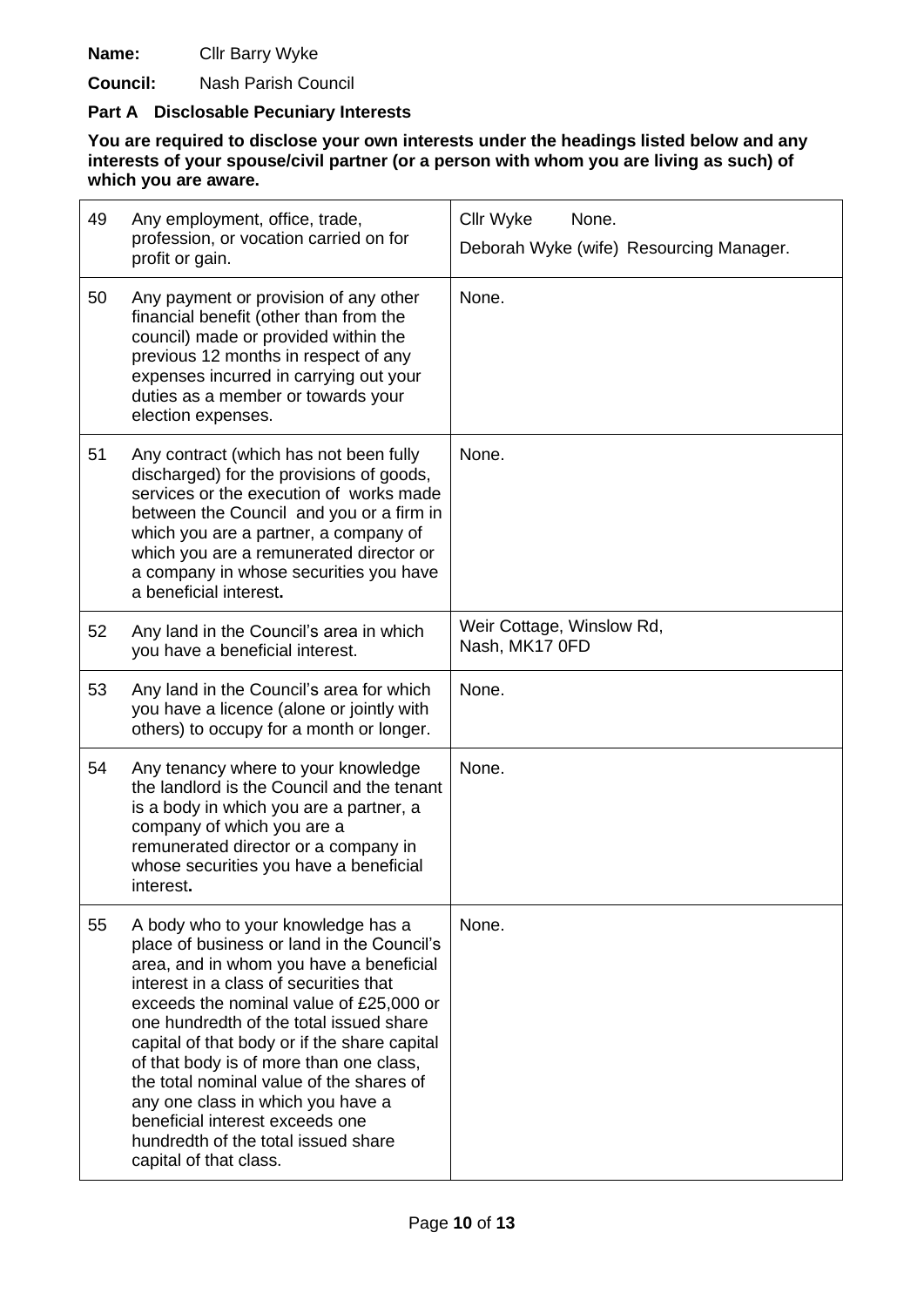### **You are only required to disclose your own personal interests under the headings listed below.**

| 56 | Any body of which you are a member or<br>in a position of general control or<br>management and to which you are<br>appointed or nominated by the Council.                                                                               | None.                                   |
|----|-----------------------------------------------------------------------------------------------------------------------------------------------------------------------------------------------------------------------------------------|-----------------------------------------|
| 57 | Any body exercising functions of a public<br>nature of which you are a member or in<br>a position of general control or<br>management.                                                                                                  | <b>Winslow Library Community Trust.</b> |
| 58 | Any body directed to charitable purposes<br>of which you are a member or in a<br>position of general control or<br>management.                                                                                                          | <b>Winslow Library Community Trust.</b> |
| 59 | Any body one of whose principal<br>purposes includes the influence of public<br>opinion or policy (including any political<br>party or trade union), of which you are a<br>member or in a position of general<br>control or management. | Institute of Engineers and Technicians. |
| 60 | Any gifts or hospitality worth more than<br>an estimates value of £50 which the<br>member has received by virtue of his or<br>her office.                                                                                               | None.                                   |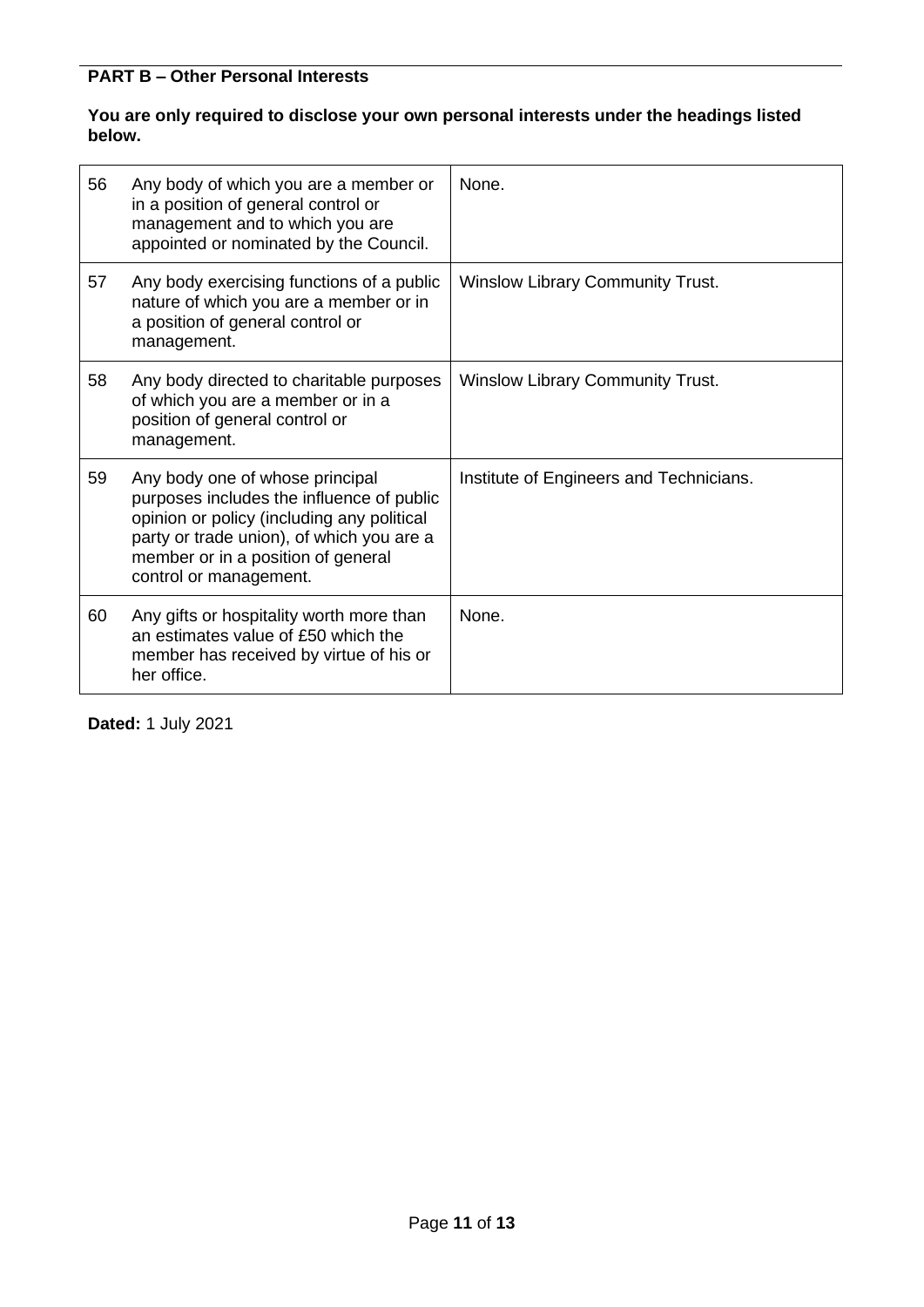**Name:** Cllr Len York.

**Council:** Nash Parish Council

# **Part A Disclosable Pecuniary Interests**

| 61 | Any employment, office, trade,<br>profession, or vocation carried on for<br>profit or gain.                                                                                                                                                                                                                                                                                                                                                                                                                                                 | None.                           |
|----|---------------------------------------------------------------------------------------------------------------------------------------------------------------------------------------------------------------------------------------------------------------------------------------------------------------------------------------------------------------------------------------------------------------------------------------------------------------------------------------------------------------------------------------------|---------------------------------|
| 62 | Any payment or provision of any other<br>financial benefit (other than from the<br>council) made or provided within the<br>previous 12 months in respect of any<br>expenses incurred in carrying out your<br>duties as a member or towards your<br>election expenses.                                                                                                                                                                                                                                                                       | None.                           |
| 63 | Any contract (which has not been fully<br>discharged) for the provisions of goods,<br>services or the execution of works made<br>between the Council and you or a firm in<br>which you are a partner, a company of<br>which you are a remunerated director or<br>a company in whose securities you have<br>a beneficial interest.                                                                                                                                                                                                           | None.                           |
| 64 | Any land in the Council's area in which<br>you have a beneficial interest.                                                                                                                                                                                                                                                                                                                                                                                                                                                                  | 9 High Street<br>Nash, MK17 0EP |
| 65 | Any land in the Council's area for which<br>you have a licence (alone or jointly with<br>others) to occupy for a month or longer.                                                                                                                                                                                                                                                                                                                                                                                                           | None.                           |
| 66 | Any tenancy where to your knowledge<br>the landlord is the Council and the tenant<br>is a body in which you are a partner, a<br>company of which you are a<br>remunerated director or a company in<br>whose securities you have a beneficial<br>interest.                                                                                                                                                                                                                                                                                   | None.                           |
| 67 | A body who to your knowledge has a<br>place of business or land in the Council's<br>area, and in whom you have a beneficial<br>interest in a class of securities that<br>exceeds the nominal value of £25,000 or<br>one hundredth of the total issued share<br>capital of that body or if the share capital<br>of that body is of more than one class,<br>the total nominal value of the shares of<br>any one class in which you have a<br>beneficial interest exceeds one<br>hundredth of the total issued share<br>capital of that class. | None.                           |